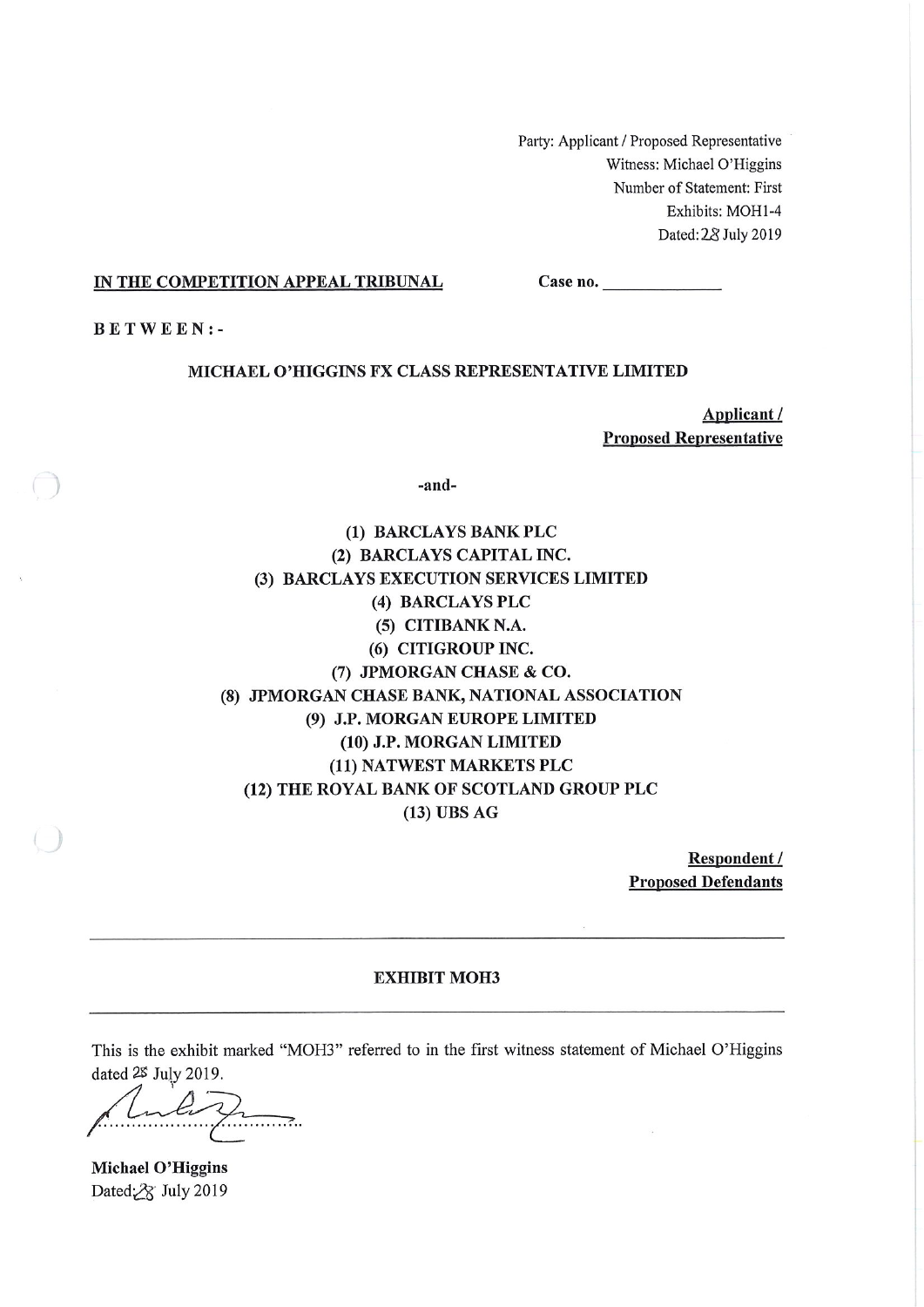### **MICHAEL O'HIGGINS**

### **Profile**

*Michael O'Higgins has been successful as an organisational chair and a regulator, as a business leader and developer, as a consulting partner and management consultant, as an international civil servant and as a university academic. His leadership style draws in equal measure on emotional and analytical intelligence and generates significant followership and trust. His ability to absorb large quantities of detail sits easily with his strategic awareness, ability rapidly to identify the core of an issue and willingness to make decisions. He has operated successfully in the private, public and voluntary sectors and the interfaces thereof.*

### **Summary of Professional Experience**

| July 2016 --          | Chairman, Channel Islands Competition and Regulatory Authorities                                                                    |
|-----------------------|-------------------------------------------------------------------------------------------------------------------------------------|
| October 2015 --       | Chairman, Local Pensions Partnership                                                                                                |
| Nov 2012 -- Oct 2015  | Chairman, NHS Confederation                                                                                                         |
| Feb 2011 --           | Chairman Calculus VCT plc (non-executive director since February 2010)                                                              |
| Jan 2011 -- Mar 2014  | Chairman, The Pensions Regulator                                                                                                    |
| Oct 2006 -- Sept 2012 | Chairman, Audit Commission                                                                                                          |
| Jan 1997 -- Sept 2006 | PA Consulting Group -- Managing Partner (from 1999), Group Head (from 2000),<br>Member of International Board (from 2004)           |
| 1989 -- 1996          | Price Waterhouse Consulting -- Partner (from 1991; previously Managing Consultant)                                                  |
| 1987 -- 1988          | Organisation for Economic Co-Operation and Development -- Principal Administrator                                                   |
| 1978 -- 1987          | University of Bath -- Reader (from 1984; previously Lecturer)                                                                       |
|                       | <b>Selected Other Appointments</b>                                                                                                  |
| May 2018 --           | Chairman, Yorkshire Fund Managers Equity Partners Buyout 1 Fund                                                                     |
| Oct 2015 --           | Independent Person, Tunbridge Wells Borough Council (assisting in dealing with complaints<br>against Borough or Parish Councillors) |
| Nov 2012 -- Aug 2018  | Non-Executive Director and Chair of Remuneration Committee, Network Rail                                                            |
| $2009 - 2012$         | Visiting Professor of Economics, University of Bath                                                                                 |
| $2009 - 2010$         | Chair, Alexander Mann Solutions                                                                                                     |
| Oct 2008 -- Sept 2014 | Non-Executive Director and Chair of Audit Committee, HM Treasury                                                                    |
| $2007 - 2009$         | Member, Cabinet Secretary's Moderation Panel for Capability Reviews                                                                 |
| $2005 - 2006$         | Chair, External Panel on Commissioning a Patient-Led NHS                                                                            |
| $2004 - 2005$         | Chair, Advisory Group on the Operation of NHS Research Ethics Committees                                                            |
| $2004 - 2011$         | Chair, Board of Trustees, Centrepoint (Trustee since 2002)                                                                          |
| 1992 -- 1998          | Visiting Professor, London School of Economics                                                                                      |
| 1986                  | Visiting Fellow, Australian National University                                                                                     |
| 1984 -- 1985          | Visiting Fellow, Harvard University                                                                                                 |
| 1980 -- 1988          | Specialist Adviser, House of Commons Select Committee on Social Services                                                            |
|                       | <b>Qualifications, Honours and Professional Memberships</b>                                                                         |
| March 2009            | Academician of Social Sciences (AcSS)                                                                                               |
| Sept 2008             | Honorary Membership, Chartered Institute of Public Finance and Accountancy                                                          |
| April 2008            | Freeman of the City of London                                                                                                       |
| 1975 -- 1976          | London School of Economics -- MSc Social Policy                                                                                     |
| 1971 -- 1975          | Trinity College Dublin -- BA (Mod) Economics                                                                                        |
|                       |                                                                                                                                     |

### **Other Activities**

Interests: Cricket, rugby, football, cooking, wine, jazz and classical music

### **Personal**

### Marital status: Married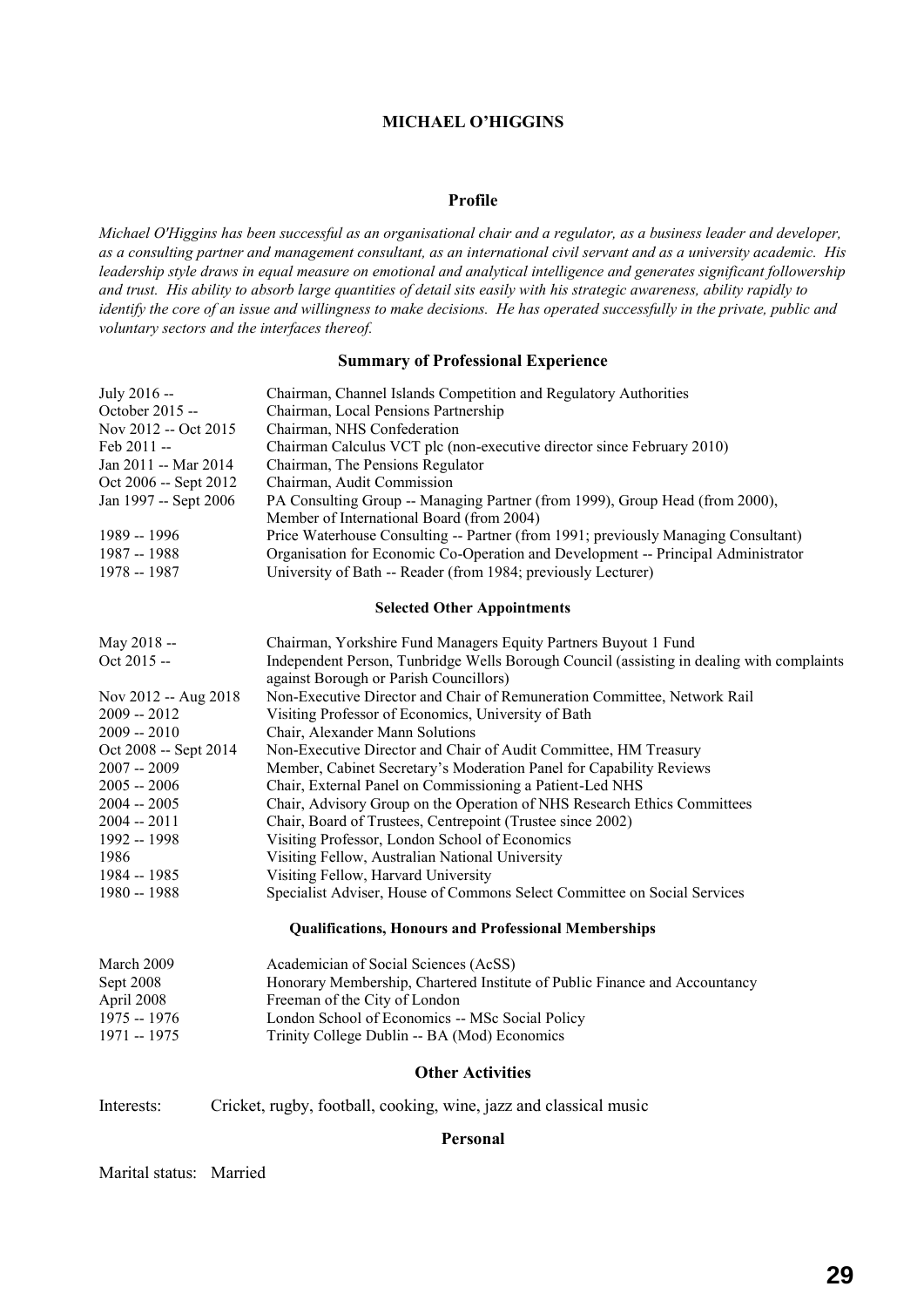**Channel Islands Competition and Regulatory Authorities (CICRA) – Chairman Jul 2016** -- **present** CICRA acts to encourage competition and advance consumer interests in the Channel Islands. It also regulates telephone and postal services, as well as the electricity sectors in Guernsey and ports in Jersey. Following an external review, Michael was appointed to drive the agreed changes. His success in this has led to his initial appointment being extended.

### **Local Pensions Partnership (LPP) -- Chairman Oct 2015 – present**

The LPP is the most innovative development in the Local Government Pension Scheme, being an asset and liability management partnership set up by the Lancashire County Pension Fund and the London Pension Fund Authority that anticipated the government plans for consolidation in the LGPS. It has grown to have £17bn + assets under management and seeks to invest for positive return with a more active and diversified approach than the sector norm. It received FCA regulatory clearance in April 2016.

# **NHS Confederation -- Chairman** Nov 2012 -- Oct 2015

The NHS Confederation is the representative body for all organisations working in the NHS, whether commissioner or provider, public, voluntary or private. As Chair, Michael successfully appointed a new Chief Executive, modernised corporate and structural governance, significantly increased Board diversity and launched Challenge 2015, a challenge to politicians to sign up to the reconfigurations necessary to make the NHS fit for the needs of the next 15 years. This Challenge has now been incorporated into the NHS Five Year Forward View. Michael was very pleased to be succeeded by Stephen Dorrell, who was formerly both the Secretary of State for Health and Chair of the House of Commons Health Select Committee.

An NED from the initiation of this fund, Michael became Chair a year later. This unusual VCT has exceeded its target of returning 70% of each client's investment within 5 years of inception. It is now successfully raising further funds.

# **The Pensions Regulator -- Chairman Jan 2011 -- Mar 2014**

The Pensions Regulator is the UK regulator of work-based pension schemes. It works with trustees, employers, pension specialists and business advisers to protect members' benefits and encourage high standards in running pension schemes. From 2012 it has had the additional objective of maximising employers' compliance with their duty to enrol staff automatically into a qualifying pension scheme with a minimum contribution rate. Michael was appointed for a three year term commencing in January 2011. In inviting him to remain for a further period to enable a successor to be found, the Pensions Minister stated "Michael has played a crucial role leading the regulator through a period of economic uncertainty and significant change for the pensions system. He has successfully overseen major initiatives including the launch of automatic enrolment, the preparatory work for the regulator's new objective and the tackling of pensions liberation fraud." He also had a role in the liberalisation of pension rules announced in the 2014 budget.

# **Audit Commission -- Chairman Commission -- Chairman Commission -- Chairman Commission -- Sept 2012**

The Audit Commission was an independent watchdog, driving economy, efficiency and effectiveness in local public services to deliver better outcomes for everyone. It controlled the auditing of the £200 billion spent by 11,000 local public bodies across local government, health, housing, community safety and fire and rescue services. The Audit Commission employed some 2,000 people with an annual budget of almost £200m, prior to the announcement in August 2010 of its abolition which occurred end-March 2015.

In his first term, Michael significantly increased Board diversity, galvanised the introduction of a strong focus on sustainability in the Commission's regulation of public authorities and oversaw the development of a new

### **Calculus VCT plc -- Chairman Feb 2011 -- July 2019 (NED from Feb 2010)**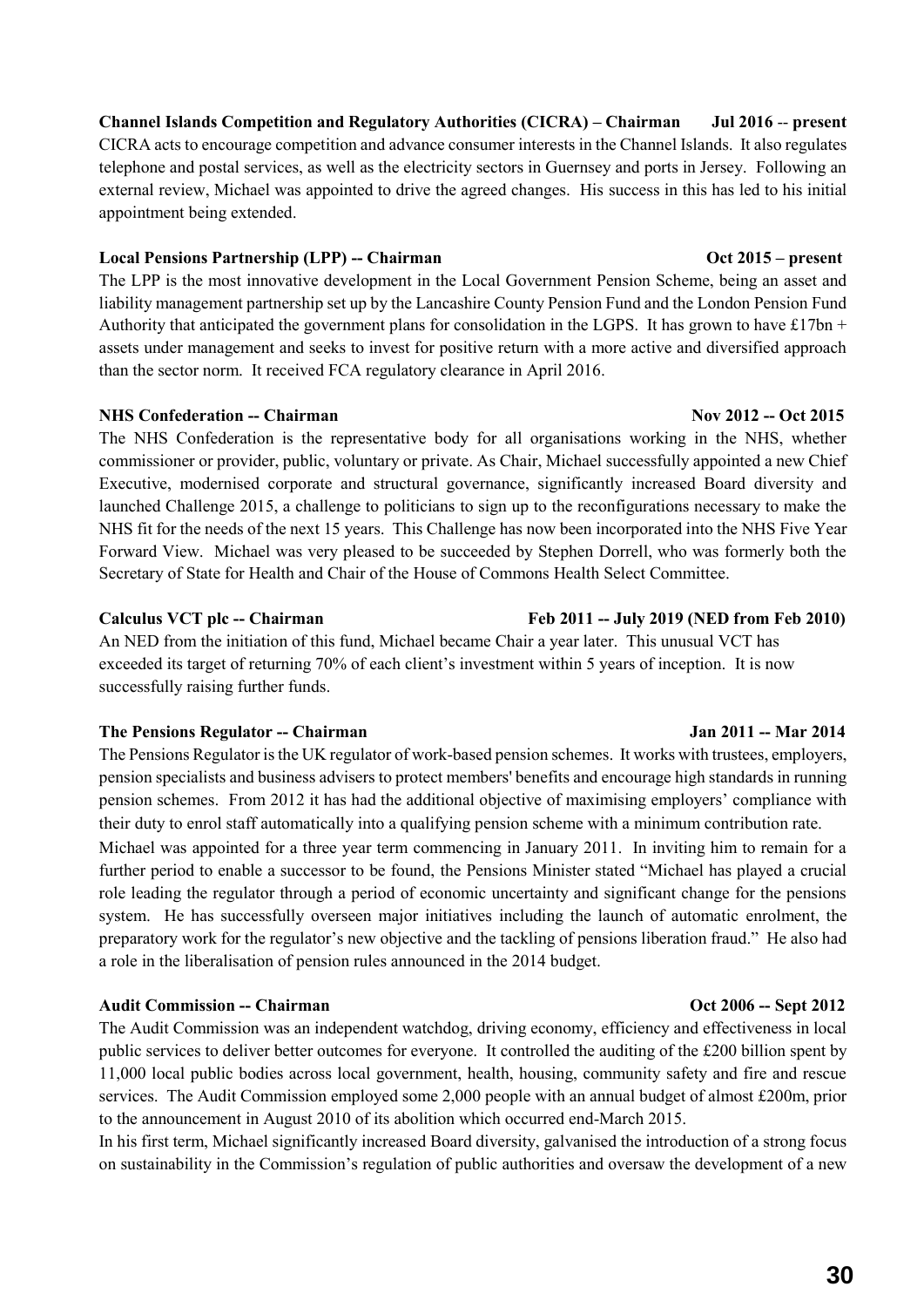approach to performance measurement by the Commission. During his second term he oversaw an efficiency programme that reduced audit fees by 15% and successfully outsourced its audit practice of over 700 auditors, leading to a further 25% saving in fees to audited bodies.

### **PA Consulting Group -- Group Head and Managing Partner 1997 -- Sept 2006**

PA Consulting Group is the largest UK-based consulting company in the world, employing 3,000 people with a turnover of c £350m (figures as of 2006). Throughout his time at PA, Michael's personal performance (as distinct from his management responsibilities detailed below), as a business winner and deliverer was consistently among the top five partners in the firm. Michael had active personal involvement in leading major and complex IT-driven change programmes, and had as clients most UK government departments, as well as bodies such as the Prime Minister's Delivery Unit and UKvisas. He also led major assignments throughout the European Union and in Australasia. He recruited and sponsored through to partner almost 10% of the PA partner group, as of 2006, and was also a member of the Partner Election Committee. He was a member of the Board of the company for several years.

**2002 -- 2005: Group Head IT Consulting** -- Full P&L responsibility for the largest services group within the consulting business. Moving to run the IT Consulting Group (c 500 staff) in PA at the beginning of 2002, just as the IT consulting industry had entered the very sharp post dot-com downturn, he increased Group revenue by 30% over 4 years and profit by 34%, turning IT Consulting, into the most profitable group in the company. Among other consequences, PA was the only large consulting operation not to have IT consultant redundancies in the UK in this period. He also turned around unprofitable sub-units in Sweden, Ireland and Hong Kong, as well as having responsibility for successful units in the USA, Australia and Denmark.

**1997 -- 2001: Practice Head Government Consulting (Group Head from 2000)** -- Full P&L responsibility for the business unit. Took over an underperforming and near zero profitability government consulting practice and within 5 years turned it into the leading consulting firm in the UK government market. Over the five-year period that he led the practice, consultant numbers were up by a factor of 4, revenue by a factor of 7 and profit by a factor of 18. As a Group Head, became a member of the Management Committee of the company.

### **Price Waterhouse Management Consulting Services 1989 – 1996**

# **1991 – 1996: Partner in Public Sector Practice**

Elected partner 2.5 years after joining; led the firm to a dominant position in the community care consulting market and then won significant IT strategy and change management assignments in the emerging markets of Poland and Hungary. He became the Client Service Partner responsible for the UK Department of Social Security (now DWP) account and was also a trainer in the firm's 'Change Integration' methodology.

# **1989 -- 1991: Managing Consultant, Public Sector Practice**

Helped win and managed significant assignments in the UK, throughout the European Union and in Turkey on all aspects of health and social welfare operations and performance.

# **Organisation for Economic Co-Operation and Development 1987 -- 1988**

**1987 -- 1988: Principal Administrator, Employment and Social Affairs Division** Wrote in six weeks the core of the publication 'The Future of Social Protection', which formed the basis of discussion at the very successful first ever meeting of OECD Ministers of Social Protection in July 1988.

**University of Bath 1978 -- 1987 1984 -- 1987: Reader in Social Policy 1978 -- 1984: Lecturer in Social Policy**